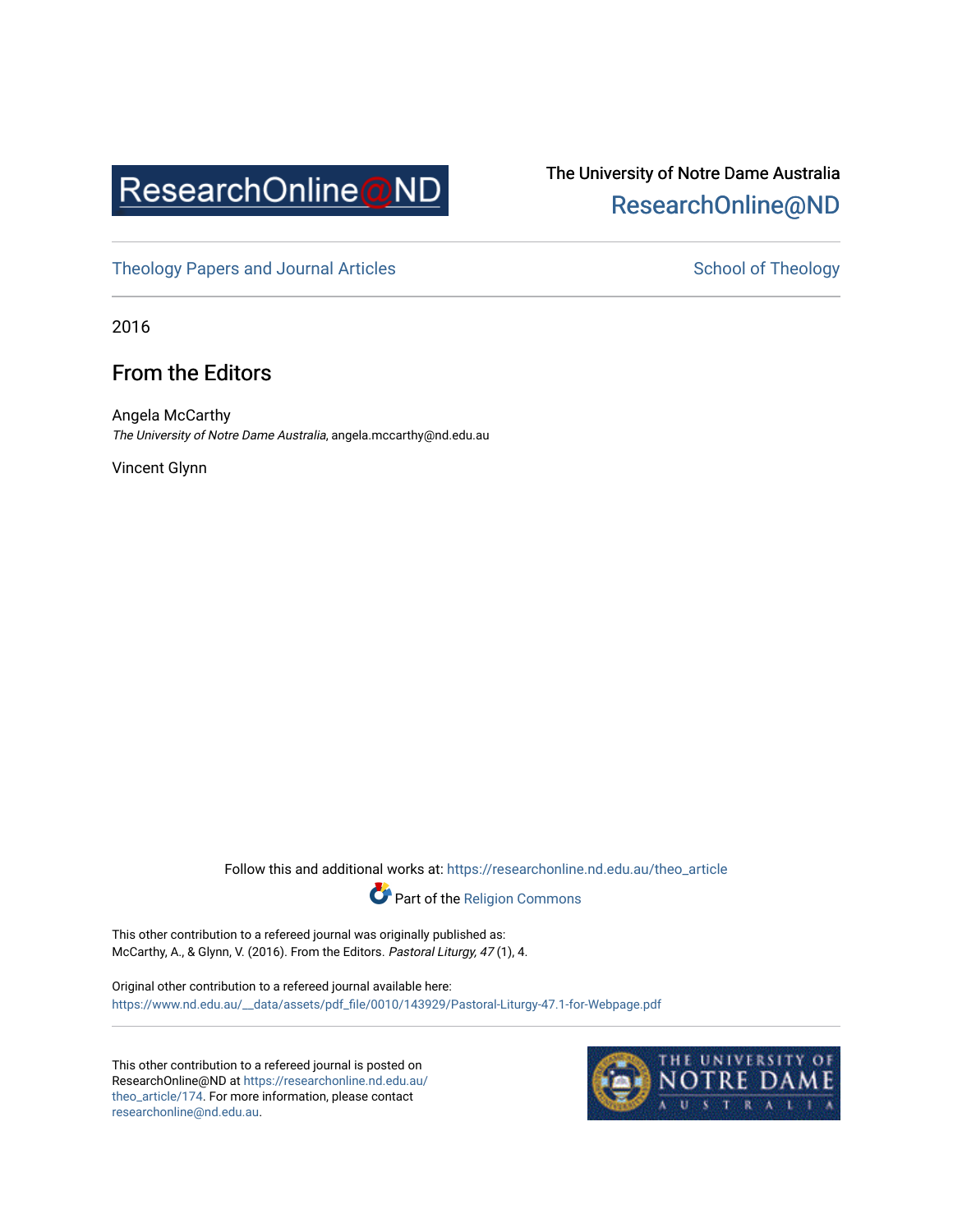This is the author's version of the editorial published as:

McCarthy, A. (2018) From the editors. *Pastoral Liturgy, 47*(1), 4. Retrieved from https://www.nd.edu.au/ data/assets/pdf file/0010/143929/Pastoral-Liturgy-47.1[for-Webpage.pdf](https://www.nd.edu.au/__data/assets/pdf_file/0010/143929/Pastoral-Liturgy-47.1-for-Webpage.pdf) 

Reproduced in ResearchOnline@ND with permission.